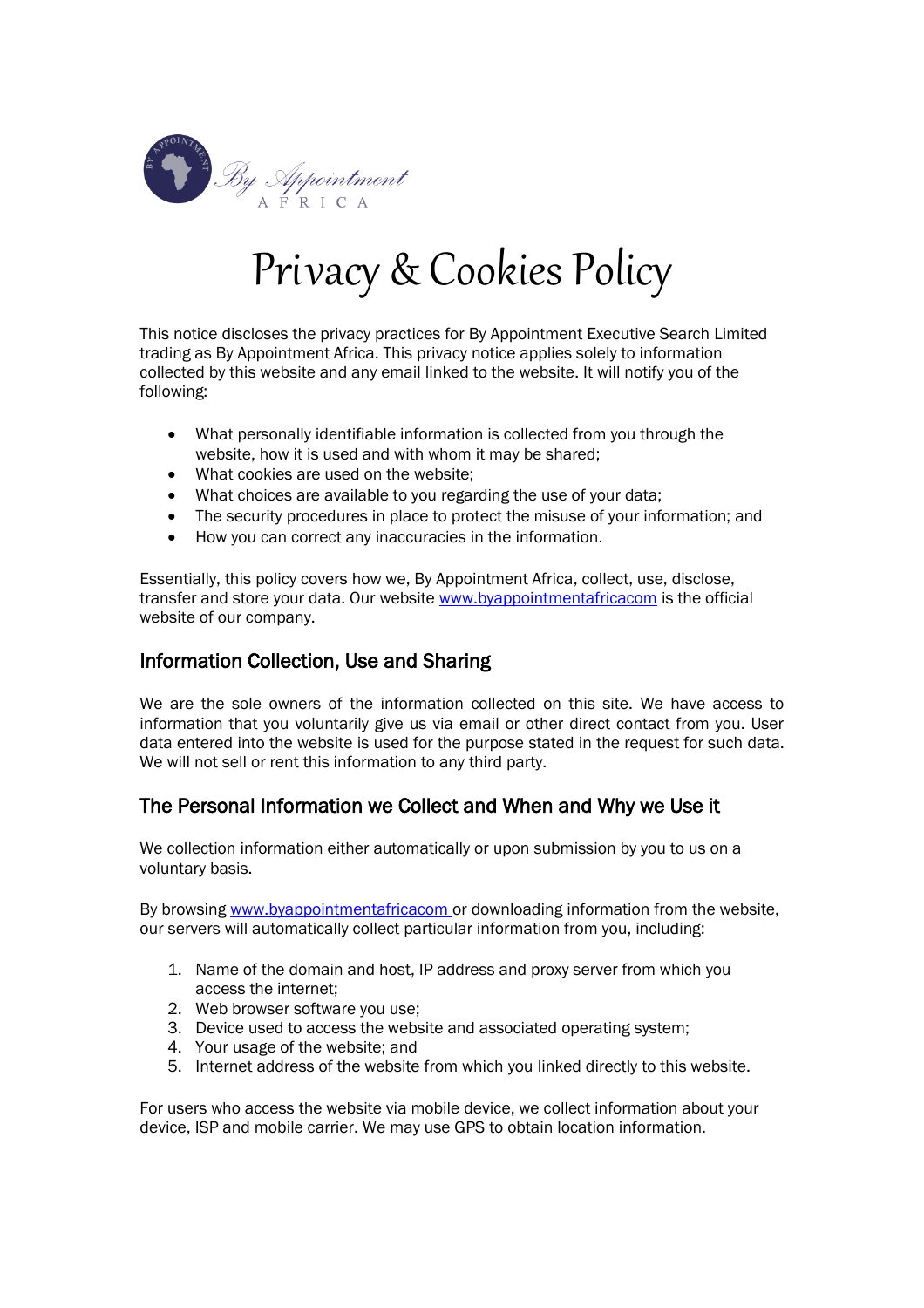The sort of personal data we collect will be information such as name, address, email address, telephone number, date of birth, and Curriculum Vitae. In addition, we may also be required to obtain your passport details or Identification details, copies of your educational certificates and reference letters in order to conduct reference checks should you be considered for candidacy for a position.

How we use this personal information. We use your personal information to:

- fulfil our services with you and our client to complete the recruitment process.
- update you on your progress on your position application
- personalise the service and offers you receive and communicate and interact with you at each step of the recruitment process
- communicate with you and our clients to improve the products and services we offer or help us to create new ones
- conduct customer satisfaction surveys so that we can obtain a better understanding of how we can continue to improve the products and services we offer or help us to create new ones. During these surveys we may collect personal information from you relating to your thoughts/comments about your experience with us
- market our products and services to you
- manage our business such as for systems testing, IT maintenance or development training, benchmarking and performance measurement
- use in connection with your online account as you may authorise or consent to additionally from time to time

We do not generally collect special categories of personal information from you, but where we do, we seek to handle it with extra care. We also share this information with third parties (who help manage our business and deliver services such as those parties who provide wheelchairs at airports) and other companies (who we may need to contact for reference checks or referrals), and we transfer it globally. Where you provide us with special categories of personal information you agree that you have voluntarily provided such information, and you consent (and you warrant that your referee so consents) for us to use that information for the purposes for which it was collected.

If you have any queries about any of our products or services, compliments or complaints, we will need to collect information from you, including your contact details, in order for us to respond to your query or provide you with assistance. We will collect this information when you, send us an email, call our customer service centre, visit our office or contact us via another form of communication such as through social media or an online chat tool.

## Personal information we collect and use for legal, compliance, regulatory and crime detection and prevention purposes

We process your personal information so that we can meet our legal, compliance and regulatory obligations, for legal purposes, such as to respond to a valid legal claim, summons or regulatory order, and to protect our property, rights and interests as well as the property, rights and interest of other persons.

We also process your personal information for crime prevention and detection purposes, including the prevention of fraud for online payments, for identity verification, for credit checking and credit scoring purposes and accounting or audit purposes.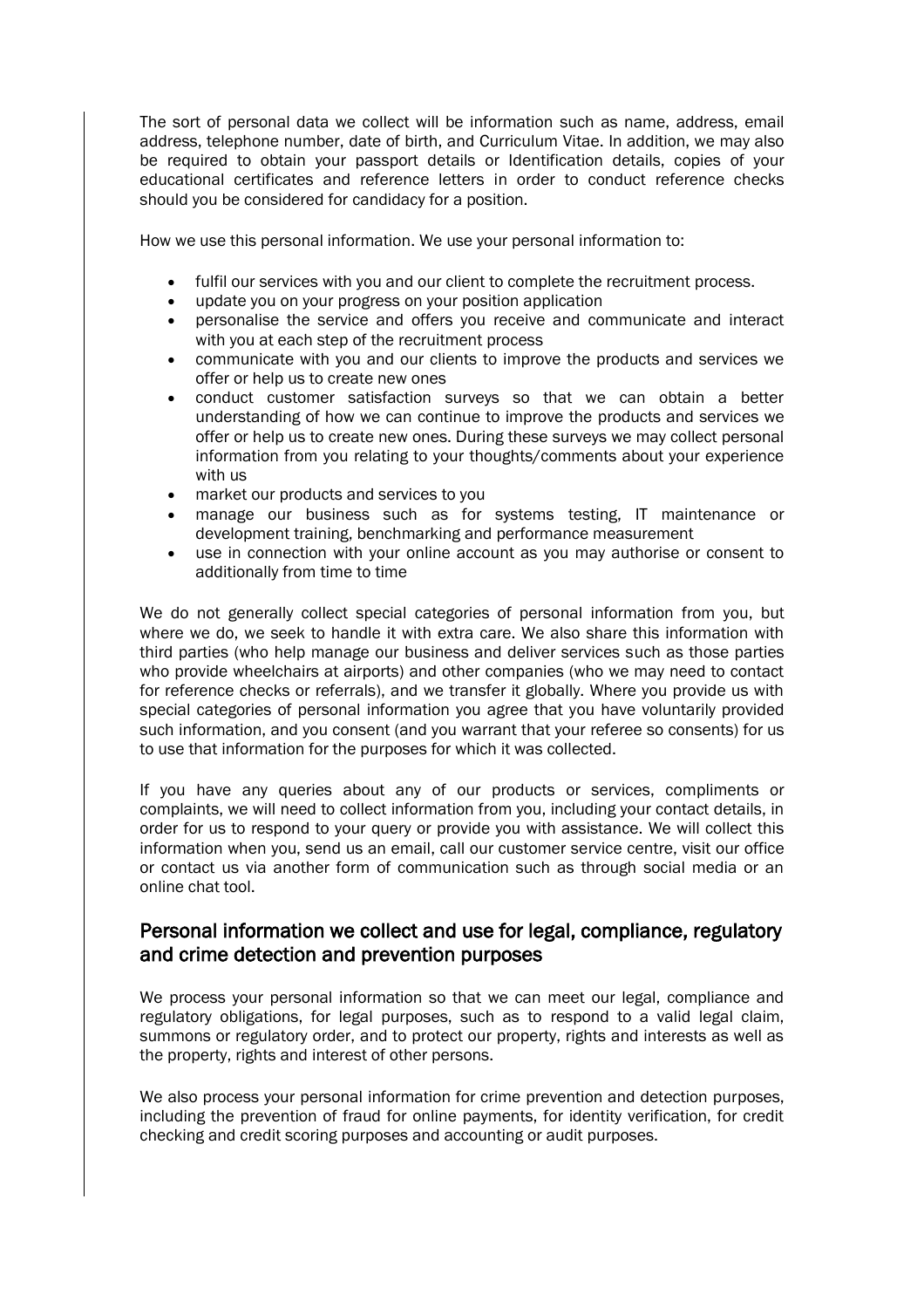# Personal information we collect and use from third parties.

We collect personal information from third parties who you have authorised to provide your personal information to us (for example, another person who has acted as a referral, your previous employer, your referee, our promotion partners, social media and other digital website). We also collect personal information from individuals who may refer you as a friend to our products or services. We ask these individuals to confirm that you are happy to hear from us.

# Personal information we collect and use when you are making a payment

We collect different personal information depending on your payment method (such as credit card, bank transfer, cash). For example, for credit card payments we may collect the credit card holder name, address, card number, expiry date and CVC code.

# Legal basis for using your personal information

We will only collect, process use, share and store your personal information where we are satisfied that we have an appropriate legal basis to do this. This may be because:

- we need to use your personal information to perform a contract or take steps to enter into a contract with you. For example, to manage your recruitment process with us, to take payment for your services, or to register for career counselling.
- we need to use your personal information for our legitimate interest as a commercial organisation. For example, we may record calls to our customer service centre so that we can review how we handle calls. We may also capture your interactions with our website via tools on our website in order to identify errors or issues and ensure your customer experience meets expectations. In all such cases, we will look after your information at all times in a way that is proportionate and that respects your privacy rights.
- we need to use your personal information to comply with a relevant legal or regulatory obligation that we have.

# Sharing your personal information with others

We share your personal information in the manner and for the purposes described below:

- to improve the products and services we offer or help us to create new ones and for marketing, profiling and analytics as detailed below; and for the purposes described in this Privacy Notice.
- with third parties who help us manage our business and deliver our products and services. These third parties have agreed to confidentiality obligations and use any personal information we share with them or which they collect on our behalf solely for the purposes of providing the contracted service to us. These third parties include service providers who help manage our IT and back office systems, detect fraudulent transactions and security incidents, provide customer service center support, manage communications and tailor marketing and advertising; verify payments such as banks and payment card companies; provide internet services; host our facilities and conduct research that assists us with understanding consumer interests.
- with third party advertising and social media website to provide advertising
- bank and payment providers to authorise and complete payments;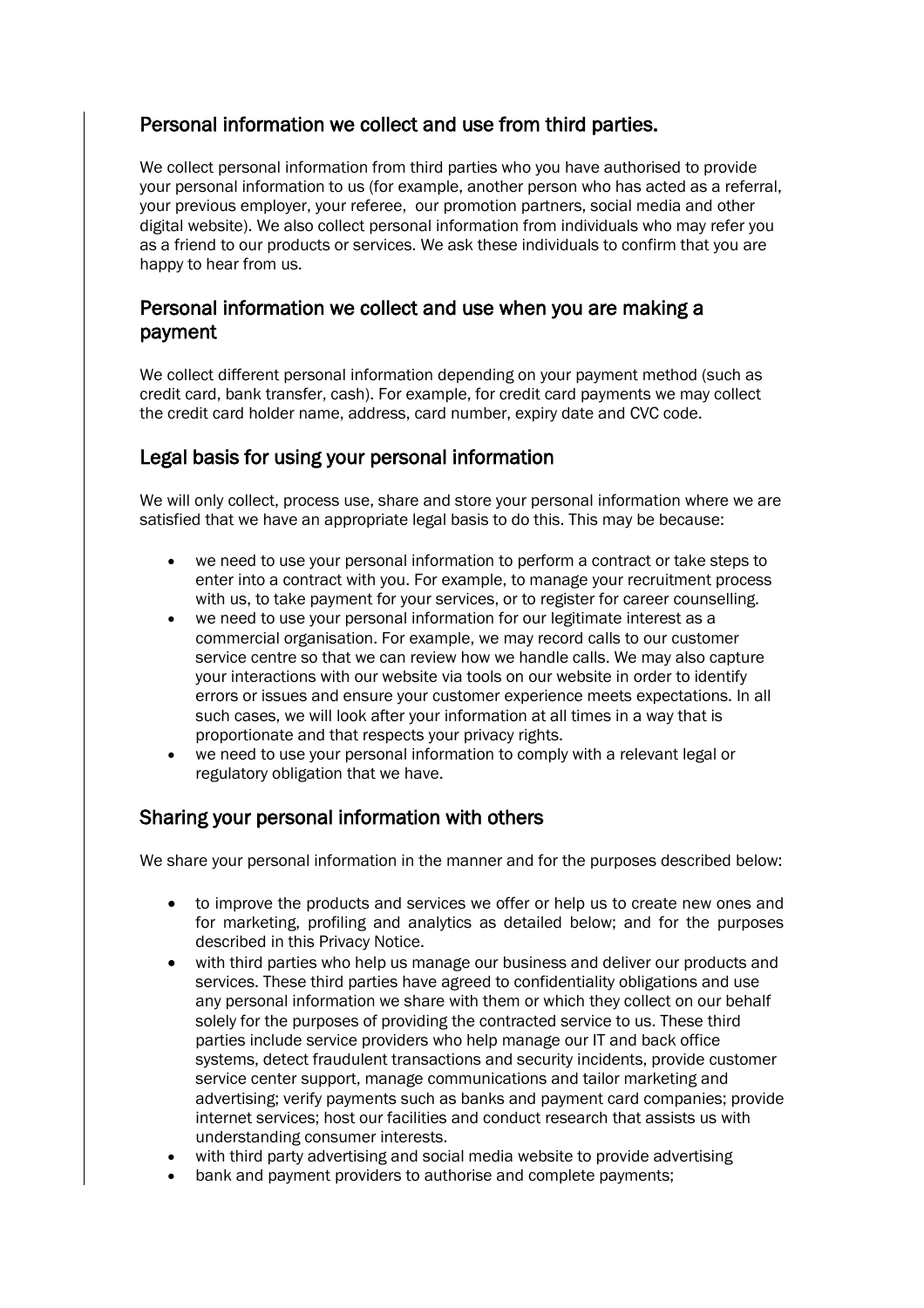with governments, government organisations and agencies, border control agencies, regulators, law enforcement and others as permitted or required by law to generally comply with all applicable laws, regulations and rules, and requests of law enforcement, regulatory and other governmental agencies;

# Personal Information we collect and use for Marketing Purposes, Profiling and Analytics

• How we use personal information to keep you up to date with our products and services

We may use personal information to let you know about our products and services that we think may be of interest to you. This may be based on your preferences, derived from Cookies, inferred from your interactions with us including on our social media accounts or market research. We may also let you know about our corporate services which we believe may be relevant to you in a professional capacity.

We also work with social media and other digital websites to provide you with advertisements within those websites. We provide them with your name and contact details (such as your email address or phone numbers). If these social media and digital websites match profile information provided by us with your profile information held by them then they will serve you our advertisements. The social media websites will not identify you or share other personal information in your social media account to us.

We will only send you direct marketing, whether about us, carefully selected third parties or partners, products or services, in accordance with your marketing preferences. We may contact you by email, SMS/text, social media, or through other communication channels that we think you may find helpful. If at any time you would like us to stop sending you marketing material please contact us in writing or choose the relevant "unsubscribe" option available in any of our media platforms including our website .

• How you can manage your marketing preferences

To protect your privacy and to ensure you have control over how we manage marketing with you :

- we will take steps to limit direct marketing to a reasonable level;
- only send you communications which we believe may be of interest or relevance to you and at all times in line with your permissions, which, as appropriate, may include:

o telling you about developments in the products and services available through us and those of our carefully selected partners (provided that we will communicate these to you in conjunction with our own marketing);

- you can click the "unsubscribe" link that you will find at the bottom of our emails which you receive from us, or you can unsubscribe by contacting us in writing or changing your account settings which will remove you from the relevant marketing list;
- if you do not want to be served with our advertisements within social media or other digital website, please inform us in writing.

If you unsubscribe or if we unsubscribe you completely from our marketing communications we may be unable to notify you of tailored offers to meet your needs. If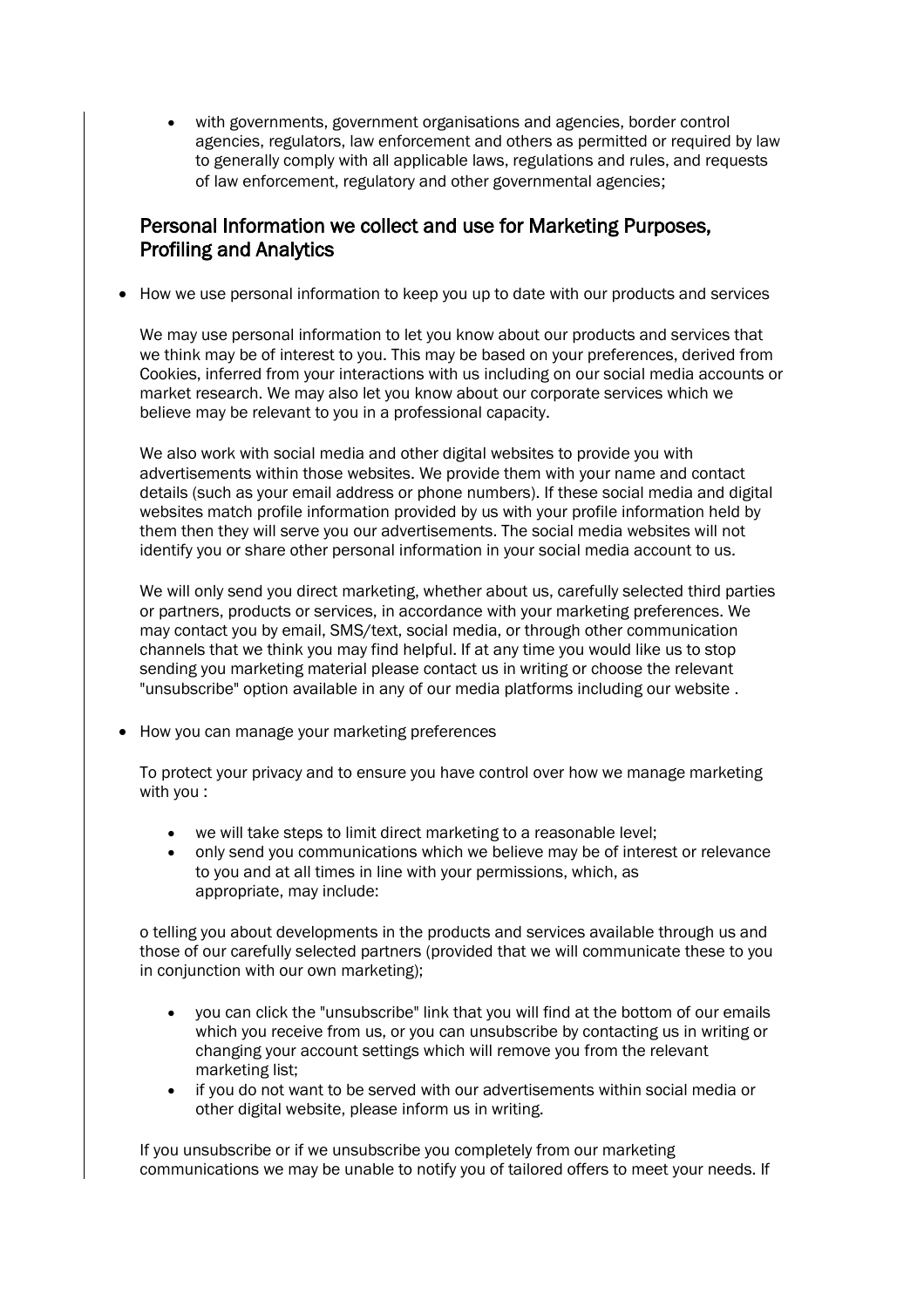you do unsubscribe from marketing communications you will still receive operational and service messages from us.

• When and how we undertake analytics and profiling

## **Analytics**

We aggregate personal information and remove any identifying elements in order to analyse patterns and improve our marketing and promotional efforts, to analyse website use, to improve our content and products and services, to customize our website'

content, layout, products and services, and to support our business operations and we may appoint third parties to do this on our behalf. We gather certain usage information like the number and frequency of visitors to our website. This information includes which webpage you just came from, which webpage you next go to, what browser you are using, your device ID and your IP address. This collective data helps us to determine how much our customers use parts of our website, and do research on our users' demographics, interests, and behaviour to better understand and serve you. One of the ways we do this is by installing and using Cookies on your browser or device.

If you use buttons on our website linked to social media or similar sites (for example, "Like" and/or "Share" buttons), content from our Website may be sent back to those sites and, depending on your privacy settings, may be privately or publicly visible (for example, to friends, followers or generally to anyone who has access to your profile page).

## Profiling

We use personal information such as your date of birth, gender, country of residence, transactions (for example, payments made with us and services engaged), information derived from Cookies and your preferences and behaviours for profiling. Some of the legitimate purposes we profile personal information include:

- to obtain a better understanding of what you would like to see from us and how we can continue to improve our services for you;
- to personalise the service and offers you receive from us, including with invitations to special events;
- to provide you with tailored content online and optimise your experience of our Website;
- to provide you with tailored advertisements on other website you visit and social media and digital website;
- to share marketing material we believe may be of interest to you, including from our third party partners;
- to help us operate our services more efficiently;
- to authenticate log-ins on our Website and detect and prevent fraud.

We will take steps to ensure that prior to profiling your personal information for a legitimate interest that our legitimate interest is not overridden by your own interests or fundamental rights and freedoms.

## Transferring personal information globally

We provide recruitment services within Africa, which means your personal information may be transferred and stored in other regions which may be outside your country of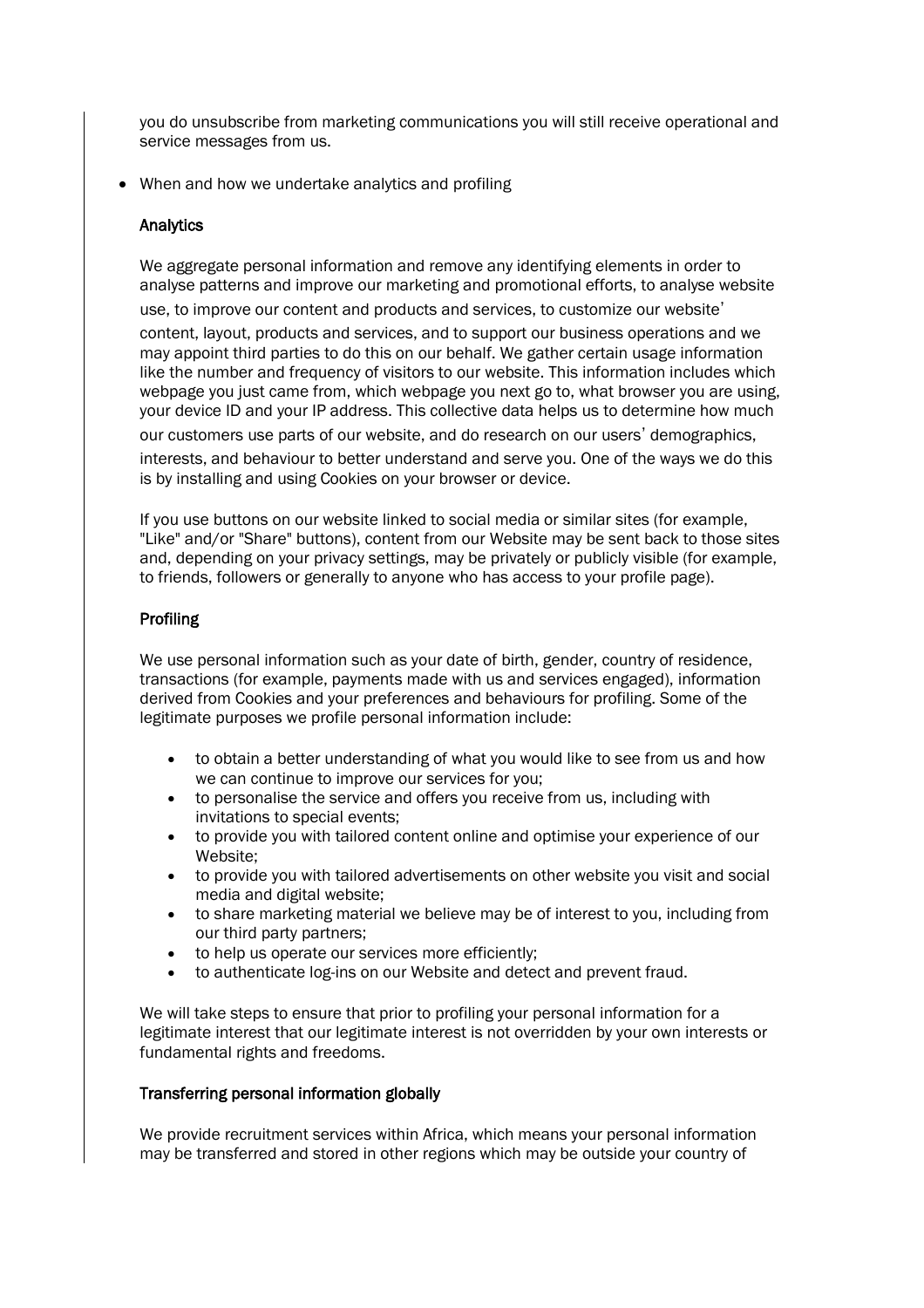residence. Some of these countries are subject to different standards of data protection than your country of residence.

We will take appropriate steps to ensure that transfers of personal information are in accordance with applicable law, and we only transfer personal information to another country where:

- we are satisfied that adequate levels of protection are in place to protect your information; and
- the transfers are fully managed to protect your privacy rights and interests and are limited to countries which are recognized as providing an adequate level of legal protection or where we can be satisfied that alternative arrangement are in place to protect your privacy rights.

To this end:

- where we transfer your personal information outside our company or to third parties (who help us to provide our products and services), we obtain contractual commitments from them to protect your personal information; or
- where we receive requests for information from law enforcement or regulators, we carefully review and validate these requests before any personal information is disclosed.

In the event your personal information is transferred to a foreign jurisdiction, it may be subject to the laws of that jurisdiction and we may be required to disclose it to the courts, law enforcement or governmental authorities in those jurisdictions.

You have a right to contact us for more information about the safeguards we have put in place to ensure the adequate protection of your personal information when this is transferred as mentioned above.

## How we protect and store your personal information

Protection of your personal information

We have implemented and maintain appropriate technical and organisational security measures, policies and procedures designed to protect the personal information that you share with us and safeguard the privacy of such information. For example, the measures we take include:

- placing confidentiality requirements on our staff members and service providers;
- destroying or permanently anonymising personal information if it is no longer needed for the purposes for which it was collected; and
- following security procedures in the storage and disclosure of your personal information to prevent unauthorised access to it; and
- using secure communication channels on our website such as SSL ("secure sockets layer") for transmitting data that is sent to us. SSL are industry standard encryption protocols used to protect online transaction channels.

## Storage of your personal information

We keep your personal information for as long as is reasonably necessary for the purposes for which it was collected. For example, to provide you with any relevant products or services, as explained in this Privacy Notice. We will ensure that it is disposed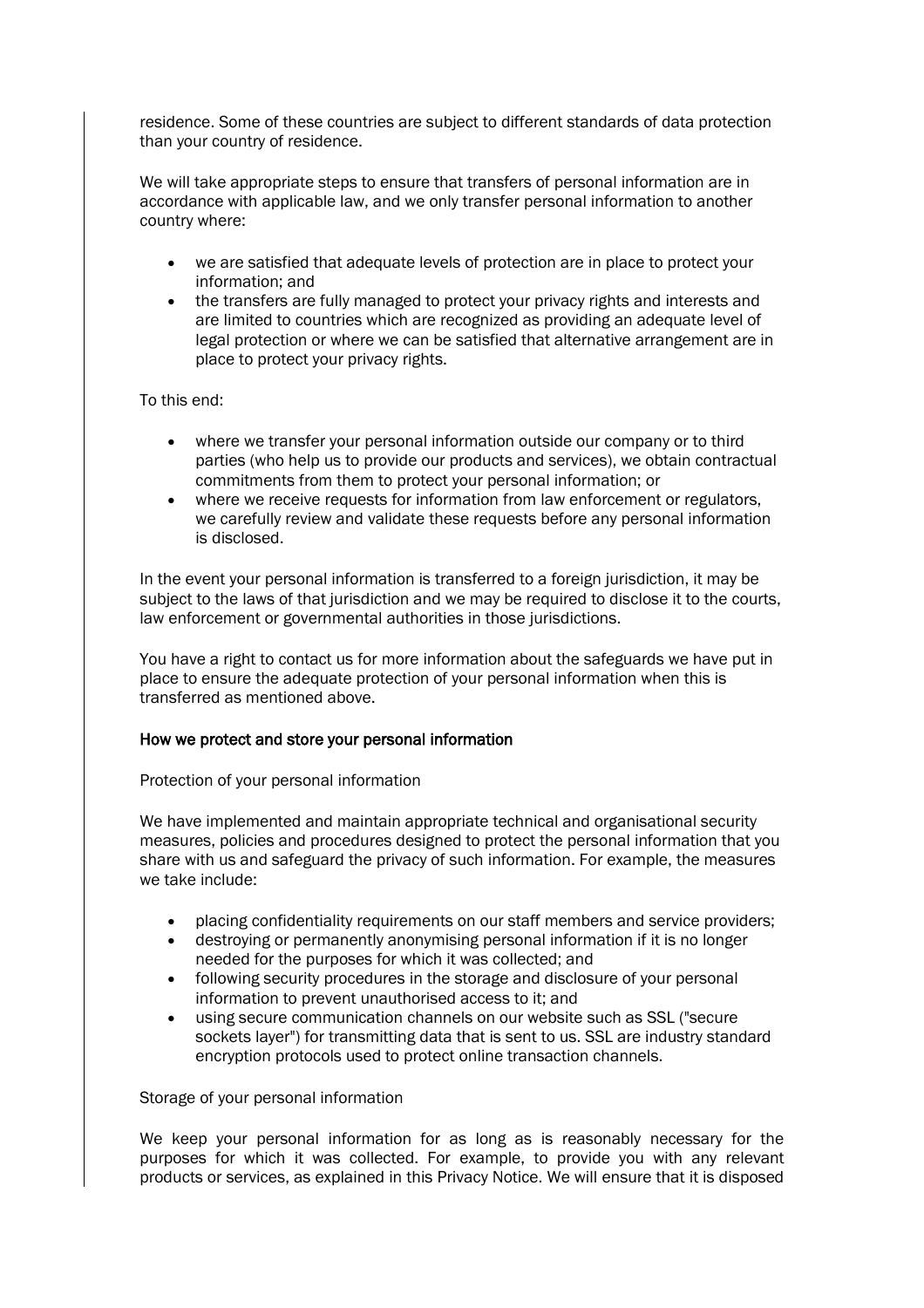of in a secure manner within a reasonable time and in any event as prescribed by any law applicable at the time.

In some circumstances we may store your personal information for longer periods of time, for example, where we are required to do so in accordance with legal, regulatory, tax, or accounting requirements. In specific circumstances we may store your personal information for longer periods of time so that we have an accurate record of your dealings with us in the event of any complaints or if we reasonably believe there is a prospect of litigation relating to your personal information or dealings.

## **Cookies**

A "cookie" is a small computer file which is downloaded to your device. It collects information as to how you navigate our Website and the internet and helps us provide better website services to you.

Cookies may collect personal information about you. Cookies help us remember information about your visit to our website, and other settings and searches. Cookies enable us to understand who has seen which webpages and how frequently, and to determine which are the most popular areas of our website. They can also help us to operate our website more efficiently and make your next visit easier and customise your view of the website to reflect your preferences and activities. They also help us tailor our marketing and advertisements to you on our website, other website you visit, social media website and your other devices.

Legal rights available to help manage your privacy

You have certain rights in relation to your personal information:

In order to exercise your rights, we may ask you for additional information to confirm your identity and for security purposes, in particular before disclosing personal information to you.

You can exercise your rights by emailing us at info@byappointmentafrica.com or by sending us a communication to PO Box 1605-00502, Nairobi. Subject to legal and other permissible considerations, we will make every reasonable effort to honour your request within 30 days or inform you if we require further information in order to fulfil your request.

We may not always be able to fully address your request, for example, if it would impact the duty of confidentiality we owe to others, or if we are legally entitled to deal with the request in a different way.

## Right to access personal information

You have a right to request that we provide you with a copy of your personal information that we hold and you have the right to be informed of: the source of your personal information; the purposes, legal basis and methods of processing; the data controller's identity; and the businesses or categories of businesses to whom your personal information may be transferred.

## Right to rectify or erase personal information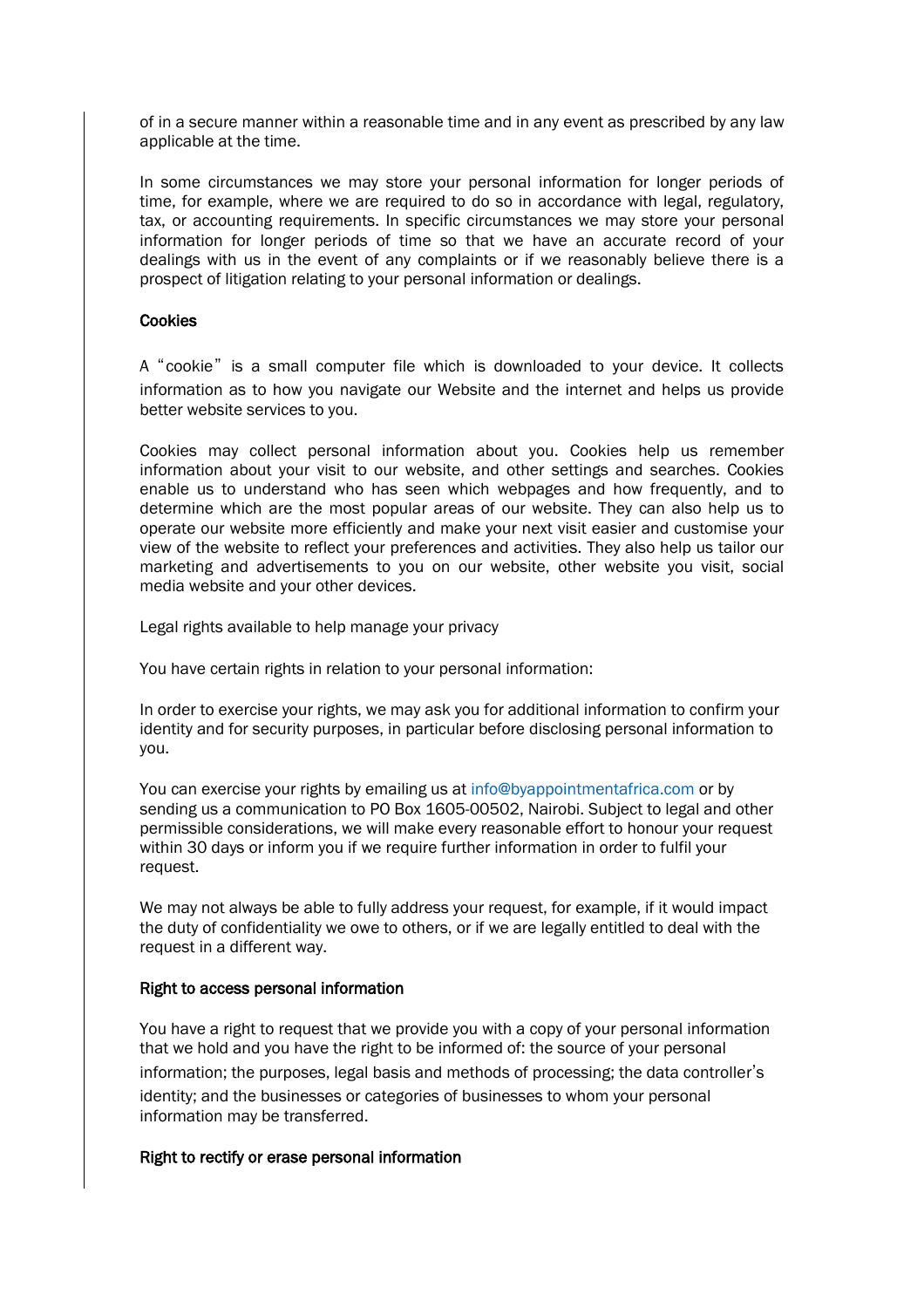You have a right to request that we rectify inaccurate personal information. We may seek to verify the accuracy of the personal information before rectifying it.

You can also request that we erase your personal information in limited circumstances where:

- it is no longer needed for the purposes for which it was collected; or
- you have withdrawn your consent (where the data processing was based on consent); or
- following a successful right to object; or
- it has been processed unlawfully; or
- the personal information must be erased for compliance with a legal obligation under European Union or Member State law to which the we are subject.

We are not required to comply with your request to erase personal information if the processing of your personal information is necessary:

- for compliance with a legal obligation; or
- for the establishment, exercise or defence of legal claims.

Right to object to the processing (including direct marketing) of your personal information

You can object to any processing of your personal information which has our legitimate interests as its legal basis, if you believe your fundamental rights and freedoms outweigh our legitimate interests.

You can request that we stop contacting you for marketing purposes.

You can request that we not transfer your personal information to unaffiliated third parties for the purposes of direct marketing or any other purposes.

If you have joined our mailing list, you can manage your marketing preferences automatically by clicking the "unsubscribe" link that you will find at the bottom of our emails which you receive from us or by writing to us directly to omit you from our mailing list

Right to obtain a copy of personal information safeguards used for transfers outside your iurisdiction

You can ask to obtain a copy of, or reference to, the safeguards under which your personal information is transferred outside of the European Union.

We may redact data transfer agreements to protect commercial terms. Right to restrict the processing of your personal information.

You can ask us to restrict your personal information, but only where:

- its accuracy is contested, to allow us to verify its accuracy; or
- the processing is unlawful, but you do not want it erased; or
- it is no longer needed for the purposes for which it was collected, but we still need it to establish, exercise or defend legal claims; or
- you have exercised the right to object, and verification of overriding grounds is pending.